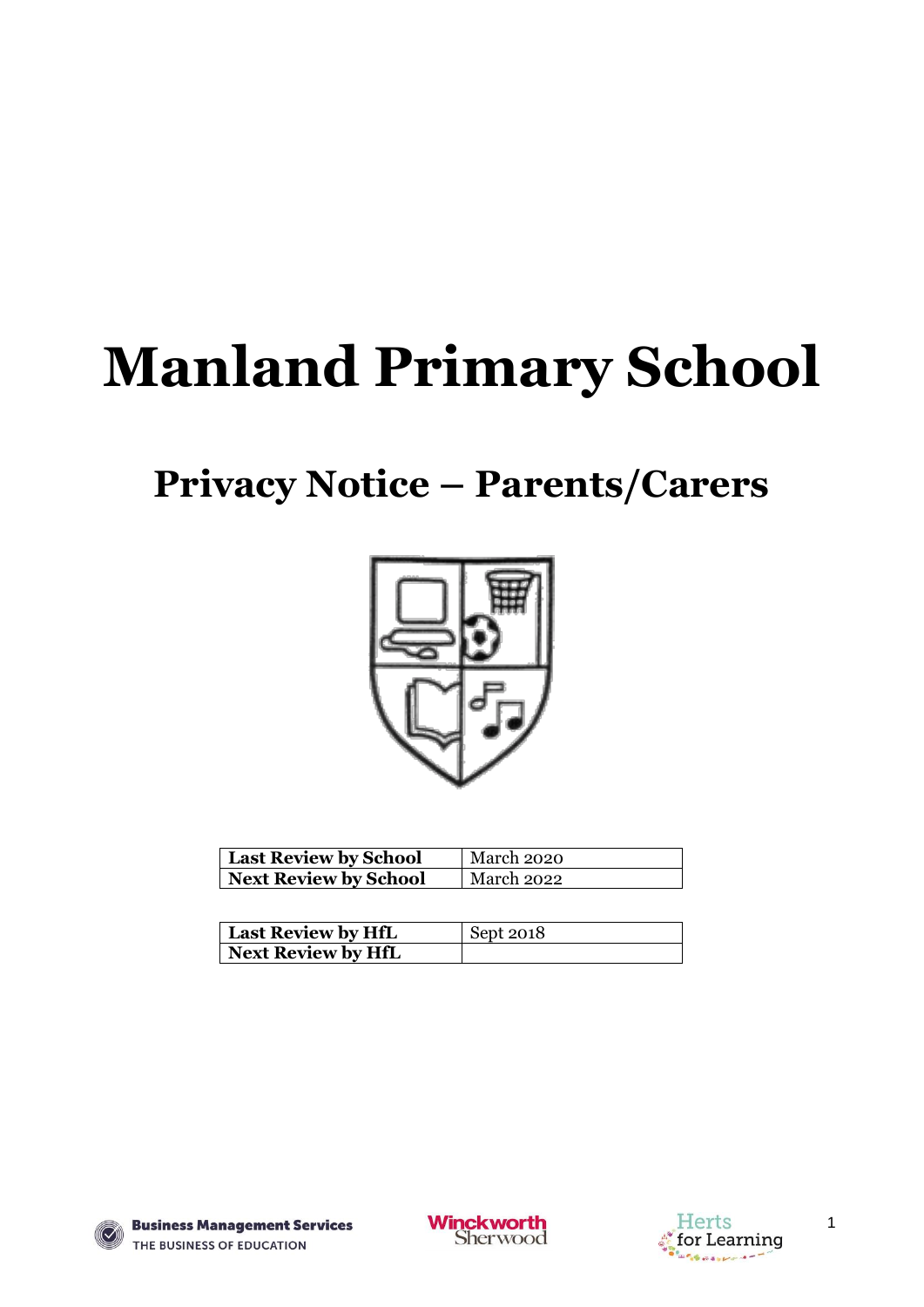# **PRIVACY NOTICE FOR PARENTS / CARERS OF PUPILS ATTENDING MANLAND PRIMARY SCHOOL**

Manland Primary School collects data and information about parents / carers of our pupils so that we can operate effectively as a school. This privacy notice explains how and why we collect parent / carer data, what we do with it and what rights parents have.

The term "parent" is widely defined in education law to include the natural or adoptive parents (regardless of whether parents are or were married, whether a father is named on a birth certificate or has parental responsibility for the pupil, with whom the pupil lives or whether the pupil has contact with that parent), and also includes non-parents who have parental responsibility for the pupil, or with whom the pupil lives. It is therefore possible for a pupil to have several "parents" for the purposes of education law. This privacy notice also covers other members of pupils' families who we may process data about from time to time, including, for example, siblings, aunts and uncles and grandparents.

#### **Privacy Notice (How we use parent / carer information)**

Manland Primary School is a community maintained primary school.

The contact details of Manland's Data Protection Officer are as follows:

Name: Joe Guy

Email address: dpo@manland.herts.sch.uk

#### **Why do we collect and use parent / carer information?**

We collect and use parent / carer information under the following lawful bases:

- a. where we have the consent of the data subject (Article 6 (a));
- b. where it is necessary for compliance with a legal obligation (Article 6 (c));
- c. where processing is necessary to protect the vital interests of the data subject or another person (Article 6(d));
- d. where it is necessary for the performance of a task carried out in the public interest or in the exercise of official authority vested in the controller (Article  $\vec{6}$  (e)).

Where the personal data we collect about parents / carers is sensitive personal data, we will only process it where:

- a. we have explicit consent;
- b. processing is necessary to protect the vital interests of the data subject or of another natural person where the data subject is physically or legally incapable of giving consent; and / or
- c. processing is necessary for reasons of substantial public interest, on the basis of domestic law which shall be proportionate to the aim pursued, where we respect the essence of the right to data protection and provide for suitable and specific measures to safeguard the fundamental rights and the interests of the data subject.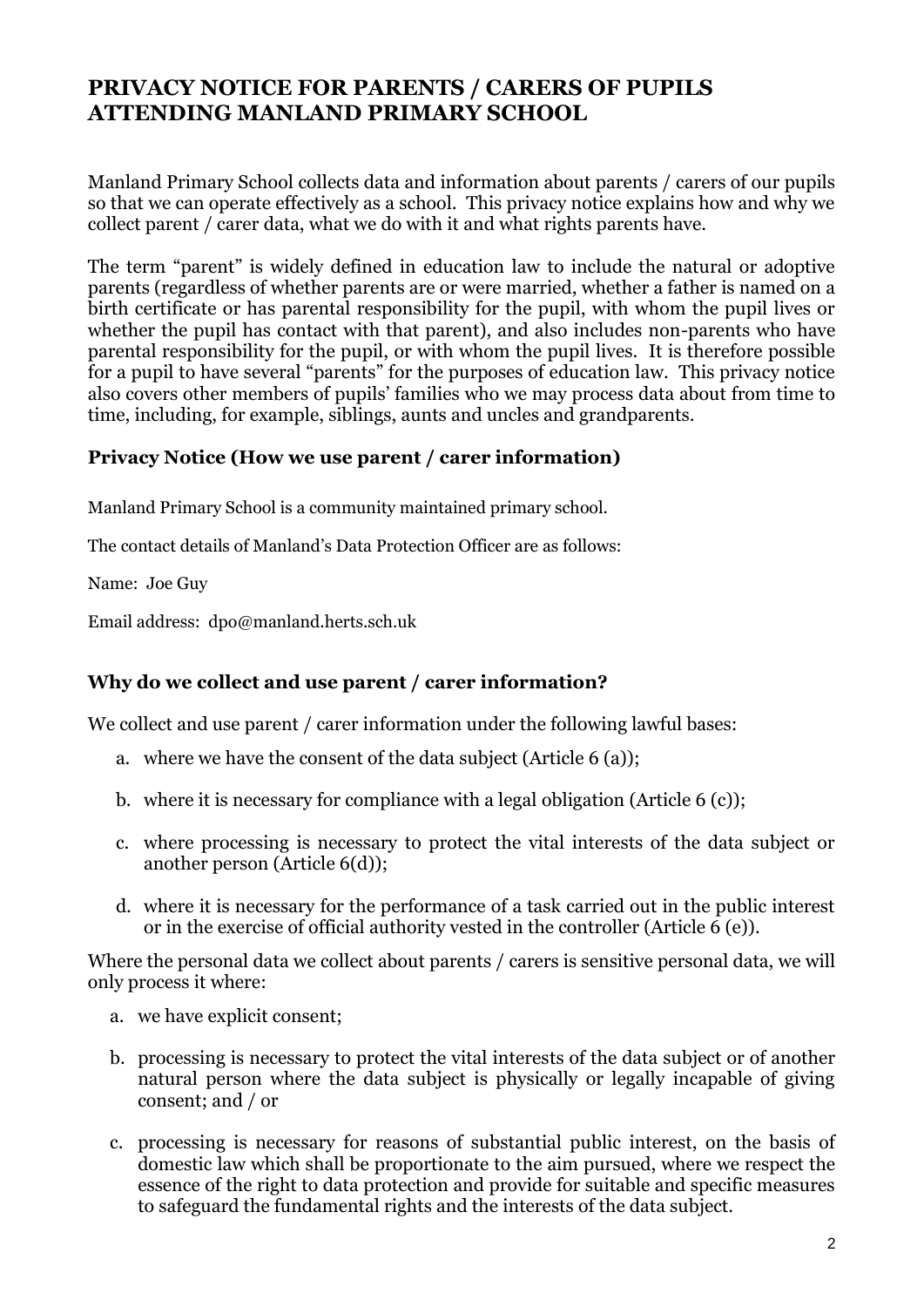Please see our Data Protection Policy for a definition of sensitive personal data.

We use the parent / carer data to support our functions of running a school, in particular:

- a. to decide who to admit to the school;
- b. to support pupil learning;
- c. to monitor and report on pupil progress;
- d. to provide appropriate pastoral care;
- e. to assess the quality of our services;
- f. to comply with the law regarding data sharing;
- g. for the protection and welfare of pupils and others in the school, including our safeguarding / child protection obligations;
- h. for the safe and orderly running of the school;
- i. to promote the school;
- j. to send you communications that may be of interest to you, and which may include information about school events or activities, news, campaigns, appeals, other fundraising activities;
- k. in order to respond to investigations from our regulators or to respond to complaints raised by our stakeholders;
- l. in connection with any legal proceedings threatened or commenced against the school.

#### **The categories of parent / carer information that we collect, hold and share include:**

- a. Personal information (such as name, address, telephone number and email address);
- b. Information relating to your identity, marital status, employment status, religion, ethnicity, language, medical conditions and free school meal / pupil premium eligibility / entitlement to certain benefits, information about court orders in place affecting parenting arrangements for pupils);

From time to time and in certain circumstances, we might also process personal data about parents / carers, some of which might be sensitive personal data, information about criminal proceedings / convictions or information about child protection / safeguarding. This information is not routinely collected about parents / carers and is only likely to be processed by the school in specific circumstances relating to particular pupils, for example, if a child protection issue arises or if a parent / carer is involved in a criminal matter. Where appropriate, such information may be shared with external agencies such as the child protection team at the Local Authority, the Local Authority Designated Officer and / or the Police. Such information will only be processed to the extent that it is lawful to do so and appropriate measures will be taken to keep the data secure.

We collect information about parents / carers before pupils join the school and update it during pupils' time on the roll as and when new information is acquired.

# **Collecting parent / carer information**

Whilst the majority of information about parents / carers provided to us is mandatory, some of it is provided to us on a voluntary basis. In order to comply with the General Data Protection Regulation, we will inform you whether you are required to provide certain parent / carer information to us or if you have a choice in this. Where appropriate, we will ask parents / carers for consent to process personal data where there is no other lawful basis for processing it, for example where we wish to ask your permission to use your information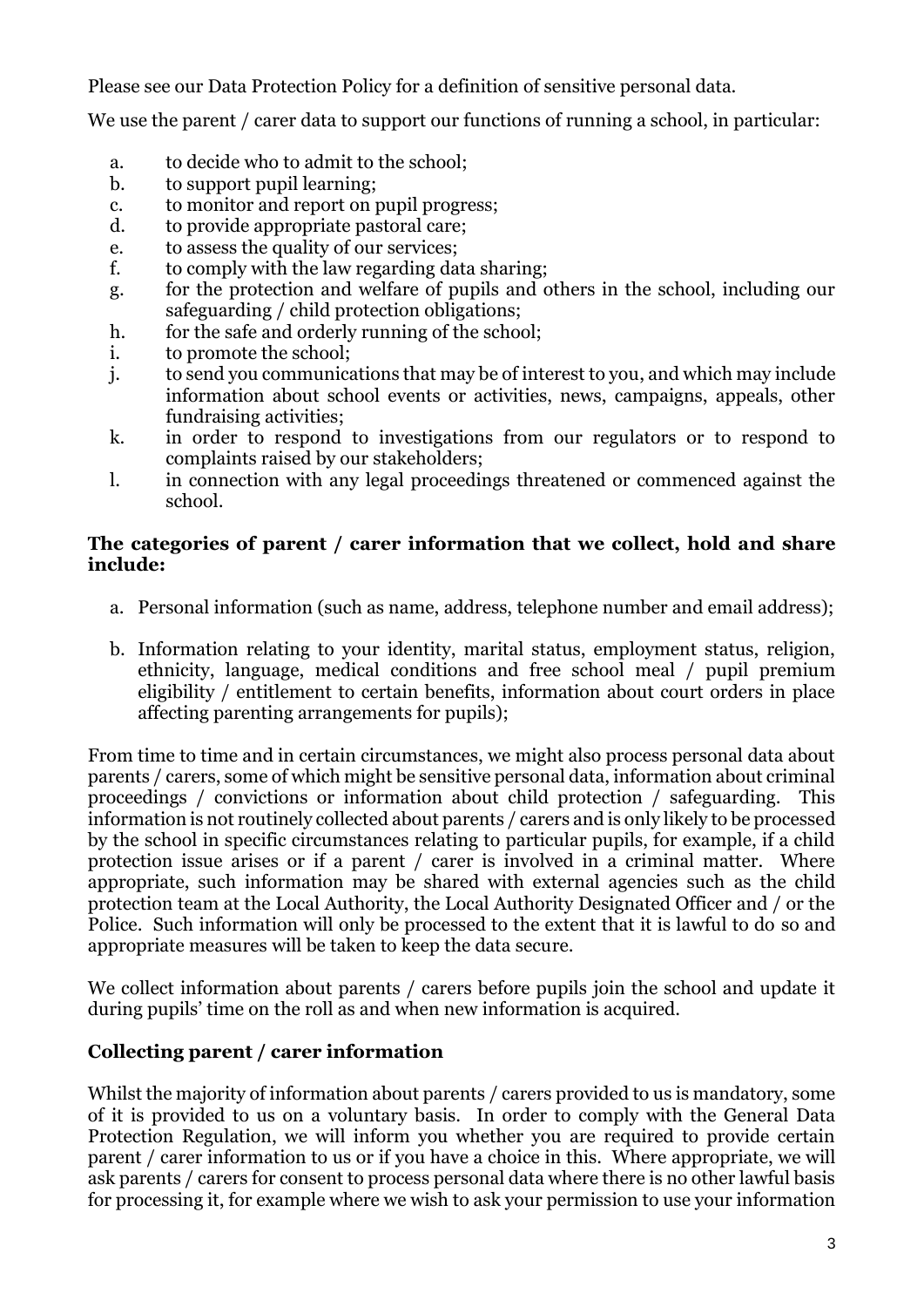for marketing purposes or to request voluntary contributions. Parents / carers may withdraw consent given in these circumstances at any time.

# **Storing parent / carer data**

A significant amount of personal data is stored electronically, for example, on our database, SIMS. Some information may also be stored in hard copy format.

Data stored electronically may be saved on a cloud-based system which may be hosted in a different country.

Personal data may be transferred to other countries if, for example, we are arranging a school trip to a different country. Appropriate steps will be taken to keep the data secure.

We will only retain your personal information for as long as necessary to fulfil the purposes we collected it for, including for the purposes of satisfying any legal, accounting, insurance or reporting requirements. Details of retention periods for different aspects of your personal information are available in our data retention policy which is available from the school office. To determine the appropriate retention period for personal data, we consider the amount, nature, and sensitivity of the personal data, the potential risk of harm from unauthorised use or disclosure of your personal data, the purposes for which we process your personal data and whether we can achieve those purposes through other means, and the applicable legal requirements.

In some circumstances we may anonymise your personal information so that it can no longer be associated with you, in which case we may use such information without further notice to you. Once you are no longer a parent / carer we will retain and securely destroy your personal information in accordance with our data retention policy.

#### **Who do we share parent / carer information with?**

We routinely share parent / carer information with:

- schools that pupils attend after leaving us;
- support services such as Harpenden Plus Partnership

From time to time, we may also share parent / carer information other third parties including the following:

- our local authority, Herts County Council;
- a pupil's home local authority (if different);
- the Department for Education (DfE);
- school governors:
- the Police and law enforcement agencies;
- NHS health professionals including the school nurse, educational psychologists,
- Education Welfare Officers;
- Courts, if ordered to do so;
- the Teaching Regulation Authority;
- Prevent teams in accordance with the Prevent Duty on schools;
- other schools, for example, if we are negotiating a managed move and we have your consent to share information in these circumstances;
- Our legal advisors;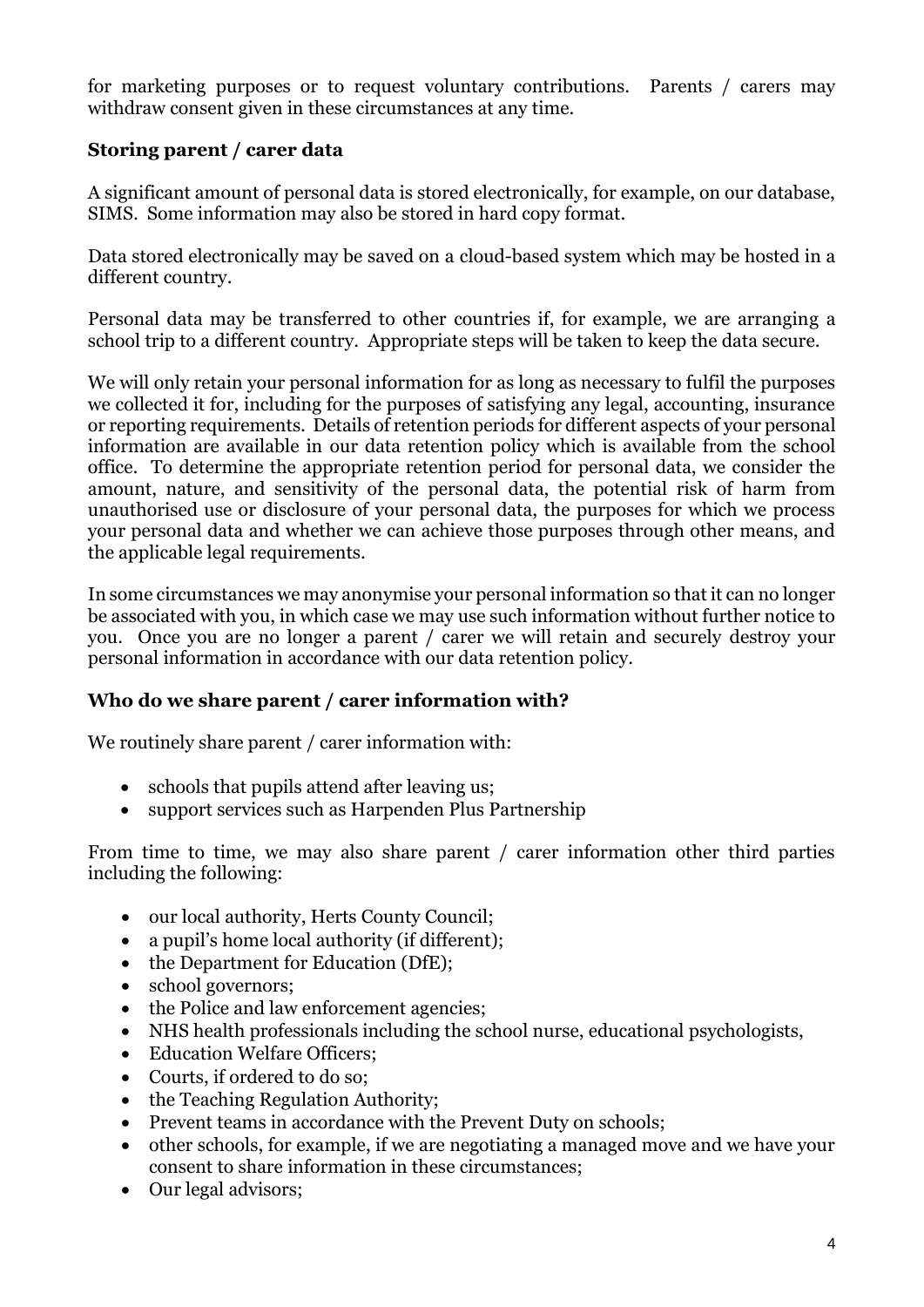• our insurance providers / the Risk Protection Arrangement;

Some of the organisations referred to above are joint data controllers. This means we are all responsible to you for how we process your data.

In the event that we share personal data about parents / carers with third parties, we will provide the minimum amount of personal data necessary to fulfil the purpose for which we are required to share the data.

#### **Requesting access to your personal data**

Under data protection legislation, parents / carers have the right to request access to information about them that we hold ("Subject Access Request"). To make a request for your personal data contact the Data Protection Officer.

The legal timescales for the School to respond to a Subject Access Request is one calendar month. As the School has limited staff resources outside of term time, we encourage parents / carers to submit Subject Access Requests during term time and to avoid sending a request during periods when the School is closed or is about to close for the holidays where possible. This will assist us in responding to your request as promptly as possible. For further information about how we handle Subject Access Requests, please see our Data Protection Policy.

# **No fee usually required**

You will not have to pay a fee to access your personal information (or to exercise any of the other rights). However, we may charge a reasonable fee if your request for access is manifestly unfounded or excessive. Alternatively, we may refuse to comply with the request in such circumstances.

# **What we may need from you**

We may need to request specific information from you to help us confirm your identity and ensure your right to access the information (or to exercise any of your other rights). This is another appropriate security measure to ensure that personal information is not disclosed to any person who has no right to receive it.

You also have the right to:

- object to processing of personal data that is likely to cause, or is causing, damage or distress;
- prevent processing for the purpose of direct marketing;
- object to decisions being taken by automated means;
- in certain circumstances, have inaccurate personal data rectified, blocked, erased or destroyed; and
- claim compensation for damages caused by a breach of our data protection responsibilities.

# **RIGHT TO WITHDRAW CONSENT**

In the limited circumstances where you may have provided your consent to the collection, processing and transfer of your personal information for a specific purpose, you have the right to withdraw your consent for that specific processing at any time. To withdraw your consent, please contact the Headteacher. Once we have received notification that you have